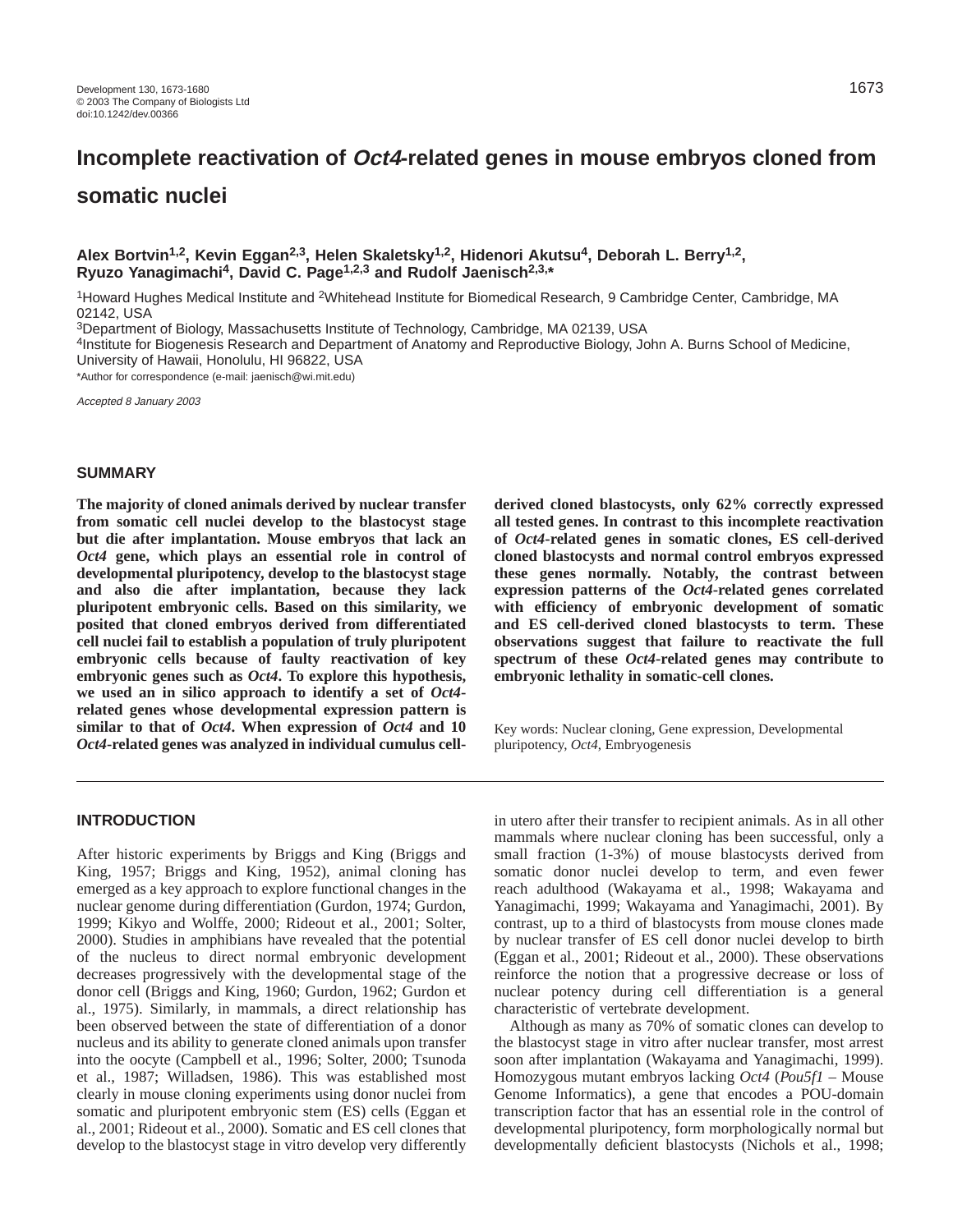### 1674 A. Bortvin and others

Niwa et al., 2000). In particular*,* the cells of *Oct4*-deficient embryos fail to form the inner cell mass (ICM) that gives rise to all adult tissues (Nichols et al., 1998). The superficially normal development of *Oct4*-deficient embryos to the blastocyst stage suggests that the combined activity of maternal, zygotic and housekeeping genes might be sufficient to produce a phenocopy of normal preimplantation development. The subsequent failure of embryonic cells in the blastocyst to form the epiblast leads to the manifestation of developmental defects observed in *Oct4*-deficient embryos. The similar developmental phenotypes observed in *Oct4* deficient and cloned blastocysts suggest that developmental failure in both cases results from the absence of a pluripotent ICM.

We have examined the hypothesis that the limited developmental potency of cloned embryos is a result of incomplete reactivation of genes that, like *Oct4*, function specifically in pluripotent embryonic cells. To test this hypothesis, we have identified 10 candidate genes with an expression pattern similar to *Oct4* (designated as *Oct4*-related genes in this paper) and have compared expression of these genes in normal preimplantation embryos to embryos cloned from somatic cumulus cells and pluripotent ES cells.

## **MATERIALS AND METHODS**

#### **UniGene analysis**

*Oct4*-related genes were identified via electronic analysis of the mouse dataset of UniGene, a regularly updated database of electronically partitioned clusters of expressed sequence tags (ESTs) sequenced from a variety of organisms and their tissues (Schuler, 1997). Previously, electronic analysis of UniGene was used to identify genes whose expression is enriched in the germ cell lineage (Rajkovic et al., 2001). The UniGene mouse dataset can be found at ftp://ncbi.nlm.nih.gov/repository/UniGene. Each individual UniGene cluster is a collection of expressed sequence tags (ESTs) that are grouped together based on sequence similarities. Each EST record is linked to information about the cDNA library from which it was sequenced and its biological source (available at http://www.ncbi.nlm.nih.gov/UniGene/lbrowse.cgi?ORG=Mm). We examined biological source descriptions of all cDNA libraries that contribute to the UniGene mouse dataset and identified 105 cDNA libraries of interest prepared from pre-implantation embryos, gastrulating embryos, embryonic and adult gonads, posterior regions of early and late gestation embryos that also contained developing gonads and germ cells, and ES and embryonic carcinoma (EC) cells. Few cDNA libraries lacking sufficient biological source descriptions were excluded from our analysis.

The UniGene mouse dataset partitions 2.5 million ESTs sequenced from over 500 cDNA libraries into about 88,000 EST clusters. The 105 cDNA libraries of interest to us contributed over 350,000 ESTs to the dataset. Taking these parameters into account, we estimated that a UniGene cluster of six or more ESTs derived from cDNA libraries of interest has a statistically significant chance of identifying a gene specific to tissues containing pluripotent cells. We further restricted electronic selection criteria by requiring that contributing ESTs be derived from at least two distinct stages of development, including one from the preimplantation embryo. This latter criterion was essential to improve selection for genes with a continuous *Oct4*-like expression pattern and to avoid selecting highly expressed genes specific to a particular cell-type or developmental stage, such as genes specifically involved in spermatogenesis or meiosis.

We then used a custom Perl script to electronically identify 102

UniGene clusters that satisfied the selection criteria. EST contigs were assembled using Sequencher 4.1.2 (Gene Codes Corporation). Subsequent sequence analysis and expression analysis by RT-PCR narrowed the number of clusters of interest to 66. We then performed a more detailed RT-PCR-based expression analysis on embryonic and germ cell samples to identify genes with developmental expression profiles closely matching that of *Oct4*. Finally, we assessed the reproducibility of detection of candidate genes in single preimplantation embryos and chose 10 *Oct4-*related genes for further analysis.

#### **Embryonic RNA purification, cDNA synthesis and PCR analysis**

Embryos were collected in 100 µl of TRIzol reagent (GibcoBRL) in non-stick, RNAse-free microtubes (Ambion), extracted twice with 20 µl of chloroform using Phase Lock Gel Heavy 0.5 ml tubes (Eppendorf) spun at 5000 *g*. Total RNA was precipitated with an equal volume of isopropanol in the presence of 1.5 µl of GlycoBlue (Ambion). Residual genomic DNA was removed using DNA-free reagent (Ambion). RNA was re-precipitated, washed in 70% ethanol and dissolved in 2 µl of RNAse-free water (Ambion). First strand cDNA synthesis and universal amplification (four cycles) were performed using the SMART PCR cDNA synthesis kit (Clontech). cDNAs was purified using the QIAquick PCR purification kit (Qiagen), eluted in 100 µl of water. PCR products were resolved in 2% agarose gels.

### **Primordial germ cell and embryonic tissue isolation**

PGCs purified from day 10 (E10) of embryonic development of *Oct4-GFP* transgenic mouse line (A.B. and D.C.P., unpublished) were collected directly into TRIzol reagent using a Becton Dickinson cell sorter. Epiblasts of early gastrulation embryos were dissected cleanly from extra-embryonic tissues. Embryonic gonads were collected from E12 embryos of both sexes by carefully dissecting them from mesonephroi. RNA was prepared from collected tissues using TRIzol reagent and processed for cDNA synthesis as described above.

#### **Production of cloned embryos from cumulus and ES cell nuclei**

Nuclear transfer of ES cell and cumulus cell nuclei into enucleated metaphase II oocytes was carried out as previously described (Eggan et al., 2000; Wakayama et al., 1998; Wakayama and Yanagimachi, 2001). Three hours after nuclear transfer, oocytes were activated for 5 hours with 10 mM  $Sr^{2+}$  in Ca<sup>2+</sup>-free CZB media in the presence of 5 µg/ml Cytochalasin B. Embryos were cultured in vitro for 96 hours, preimplantation development was assessed by Hoffman contrast microscopy, and individual embryos were isolated for gene expression studies.

#### **Embryo culture**

All embryo culture was carried out in microdrops on bacterial petri dishes (Falcon) under mineral oil (Squibb). HEPES-buffered CZB was used for room temperature operations, while long-term culture was carried out in bicarbonate buffered KSOM at 37°C under an atmosphere of 5% CO2 in air.

## **GenBank Accession Numbers**

cDNA sequences for examined genes: *Pramel4*, AF490340; *Pramel5*, AF490341; *Pramel6*, AF490342; *Pramel7*, AF490343; *Ndp52l1*, AF490344; *Dppa1*, AF490345; *Dppa2*, AF490346; *Dppa3*, AF490347; *Dppa4*, AF490348; *Dppa5*, AF490349.

Primer sequences and RT-PCR conditions for mouse genes: *Pramel4*, G73527; *Pramel5*, G73528; *Pramel6*, G73529; *Pramel7*, G73530; *Ndp52l1*, G73531; *Dppa1*, G73532; *Dppa2*, G73533; *Dppa3*, G73534; *Dppa4*, G73535; *Dppa5*, G73536; *Ptgs2*, G73537; *Hsh*, G73538; *Tnfsg6*, G73539; *Oct4*, G73540; *Gapd*, G73541.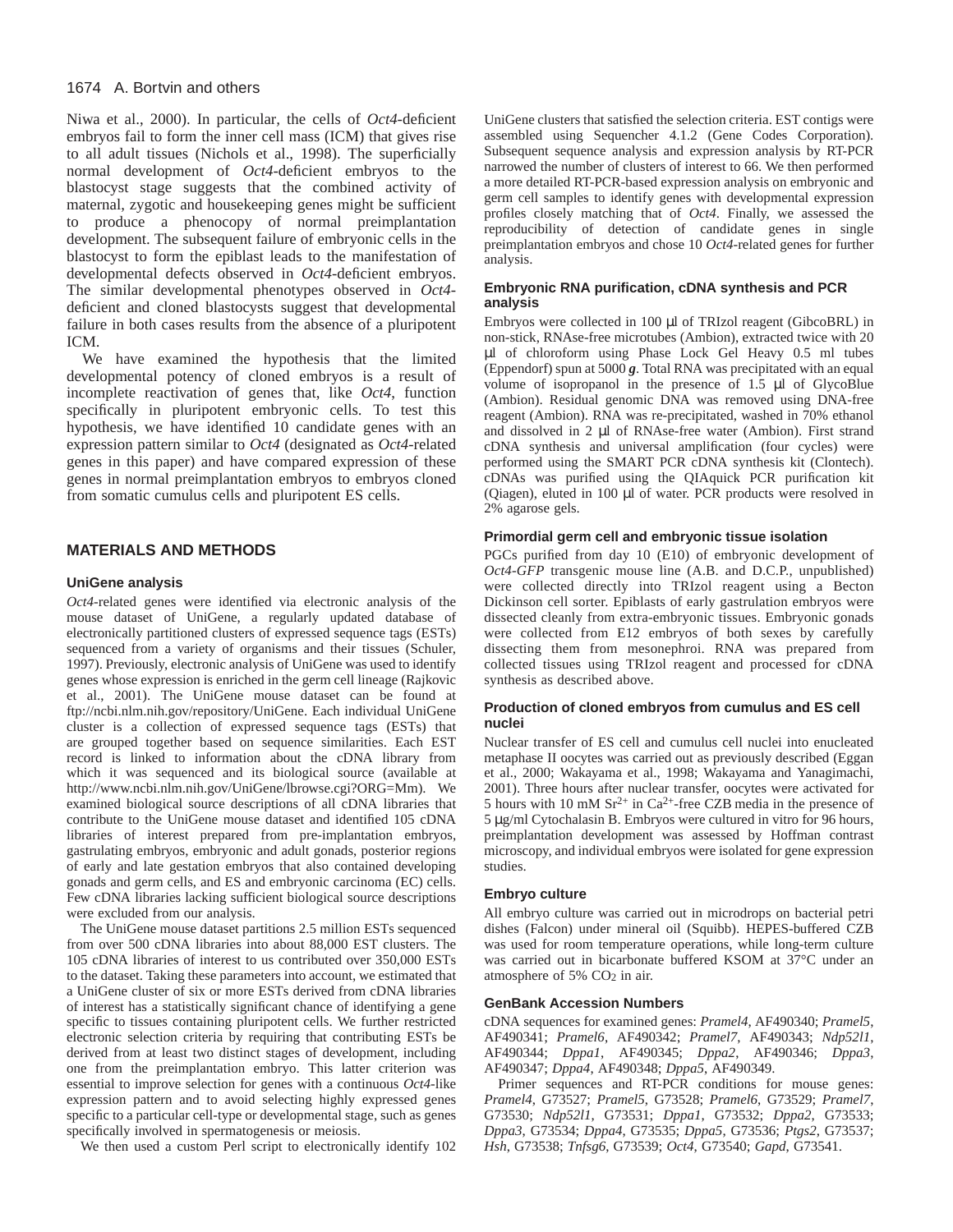

**Fig. 1.** Expression of *Oct4*-related genes in somatic and embryonic tissues assayed by RT-PCR. Total cellular RNA samples were prepared from (left to right): adult brain, embryonic brain, embryonic limbs, adult skeletal muscles, lung, liver, spleen, kidney, heart, blastocysts (embryonic day E3.5), epiblasts (E7.0), purified primordial germ cells (E10), embryonic gonads (E12) and purified primitive type A spermatogonia (postnatal day 6). *Gapd* served as a ubiquitously expressed control. *Oct4* is expressed in embryonic and germline tissues as described previously (Rosner et al., 1990; Yeom et al., 1996). Control reactions lacking reverse transcriptase or input cDNA showed no amplification products (data not shown). The ability of DNA-free reagent (Ambion) to eliminate residual genomic DNA in embryonic RNA samples was tested extensively in control experiments.

## **RESULTS**

#### **Identification of the Oct4-related genes**

*Oct4* is the best-studied gene essential for the maintenance of a pluripotent state in early embryonic and ES cells (Pesce and Scholer, 2001). *Oct4* encodes a POU-domain transcription factor and is expressed in pluripotent cells of the early embryo and in the embryonic and adult germ cells. We were interested in identifying genes whose expression patterns are like that of *Oct4* and that might be involved in establishing or maintaining developmental pluripotency. We used the following criteria for electronic selection: (1) expression in cleavage-stage embryos, blastocysts and in the embryonic germline, and (2) the genes should not be expressed in somatic cells.

An electronic analysis of the UniGene mouse dataset

## Reactivation of Oct4-related genes in mouse clones 1675



**Fig. 2.** Gene expression during normal preimplantation development. Embryos of indicated developmental stages were harvested from pregnant females. Gene expression was assayed by RT-PCR in individual embryos. *Gapd* served as a ubiquitously expressed control. Expression of all test genes is readily detectable from the four-cell stage with the exception of *Dppa1*. *Dppa1* expression is upregulated at the morula-to-blastocyst transition. Control reactions omitting cDNA or reverse transcriptase showed no amplification products (data not shown).

generated a list of 66 candidate genes, ten of which were selected for this study based on their *Oct4*-like temporal expression pattern and reproducibility of detection in single preimplantation embryos (for details see Materials and Methods). Fig. 1 shows that these 10 candidate genes were expressed during cleavage in early epiblasts and germ cellcontaining samples, but they were not expressed in any of the somatic tissues tested. Expression analysis of normal four-cell, morula- and blastocyst-stage embryos established that all but one of these *Oct4*-related genes were detectable, beginning with the four-cell stage of development (Fig. 2). Strong expression of *Dppa1* was readily seen at the morula-toblastocyst transition.

Comparison of predicted ORFs for the 10 genes revealed sequence similarities to previously characterized human and mouse proteins (summarized in Table 1). Of particular interest are four *Oct4*-related genes that encode proteins similar to the PRAME antigen detected in a wide range of human tumors, including melanomas, leukemias, sarcomas and renal carcinomas (van Baren et al., 1998). Two additional mouse Pramel genes, *Pramel1* and *Pramel3*, have previously been shown to exhibit male germ stem cell-specific expression (Wang et al., 2001). Products of three other genes, *Dppa2*, *Dppa3* and *Dppa4*, share a SAP putative DNA-binding motif often found in proteins implicated in chromosomal organization, as well as in various aspects of RNA biology (Aravind and Koonin, 2000). *Dppa3* was described recently as a primordial germ cell (PGCs)-specific gene *PGC7* (Sato et al., 2002), as was *Stella* (Saitou et al., 2002). *Stella* has been implicated in the initiation of the germ cell lineage, and its expression marks the emerging primordial germ cells in the epiblast (Saitou et al., 2002).

The results of expression analysis summarized in Figs 1 and 2 indicate that in silico selection identified a class of genes that were transcribed in pluripotent embryonic but not in differentiated somatic cells. The homologies, expression pattern and limited functional data suggest that these genes may play important roles in early development. We compared the expression of these genes in normal blastocysts to blastocysts cloned from different donor nuclei.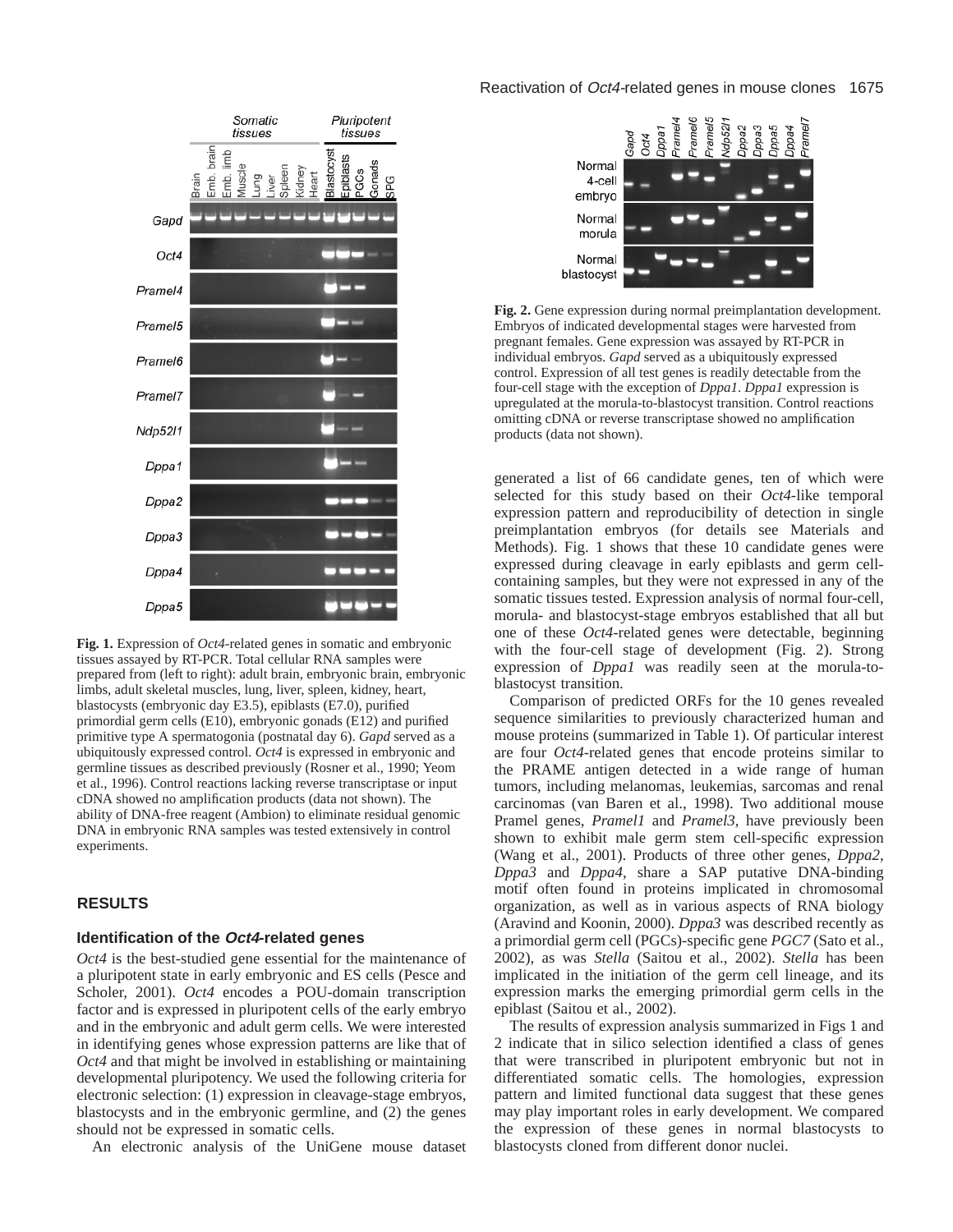#### 1676 A. Bortvin and others

| Table 1. Ott+-Telated genes |                                         |            |                                                                                                                                                                              |  |  |
|-----------------------------|-----------------------------------------|------------|------------------------------------------------------------------------------------------------------------------------------------------------------------------------------|--|--|
| Gene                        | Gene name                               | UniGene ID | Protein features                                                                                                                                                             |  |  |
| Pramel4                     | PRAME-like 4                            | Mm.21737   | Similar to human tumor antigen PRAME<br>(van Baren et al., 1998)                                                                                                             |  |  |
| Pramel <sub>5</sub>         | PRAME-like 5                            | Mm.26222   | Similar to human tumor antigen PRAME<br>(van Baren et al., 1998)                                                                                                             |  |  |
| Pramel <sub>6</sub>         | PRAME-like 6                            | Mm.21815   | Similar to human tumor antigen PRAME<br>(van Baren et al., 1998)                                                                                                             |  |  |
| Pramel7                     | PRAME-like 7                            | Mm.6018    | Similar to human tumor antigen PRAME<br>(van Baren et al., 1998)                                                                                                             |  |  |
| <i>Ndp5211</i>              | Nuclear domain 10 protein 52-like 1     | Mm.27779   | Coiled coil protein, similar to nuclear domain<br>10 protein 52 (Korioth et al., 1995)                                                                                       |  |  |
| D <sub>ppal</sub>           | Developmental pluripotency associated 1 | Mm.18119   | Signal peptide, single transmembrane domain,<br>similarity to Kim-1 (Ichimura et al., 1998)                                                                                  |  |  |
| Dppa2                       | Developmental pluripotency associated 2 | Mm.27857   | Putative DNA-binding motif SAP (Aravind and Koonin, 2000);<br>weak similarity to Dppa3 and Dppa4                                                                             |  |  |
| Dppa3                       | Developmental pluripotency associated 3 | Mm.27982   | Putative DNA-binding motif SAP (Aravind and Koonin, 2000);<br>weak similarity to Dppa2 and Dppa4; also known as Stella<br>(Saitou et al., 2002) and PGC7 (Sato et al., 2002) |  |  |
| Dppa4                       | Developmental pluripotency associated 4 | Mm.35597   | Putative DNA-binding motif SAP (Aravind and Koonin, 2000);<br>weak similarity to Dppa2 and Dppa3                                                                             |  |  |
| Dppa5                       | Developmental pluripotency associated 5 | Mm.139314  | Similarity to KH RNA-binding motif (Siomi et al., 1994);<br>also known as retinoic acid downregulated protein<br>Ph <sub>34</sub> (Astigiano et al., 1991)                   |  |  |

**Table 1.** *Oct4***-related genes**

# **Expression of Oct4-related genes in mouse cumulus cell blastocysts cloned from cumulus donor nuclei**

For expression analyses, total RNA was isolated from individual control and cloned embryos as well as from cumulus donor cells. Expression of *Oct4* and related genes was not detected in cumulus cells, although sensitive RT-PCR analysis occasionally revealed small amounts of mRNA contamination that were probably the result of oocyte lysis during enzymatic and mechanical disruption of oocyte-cumulus-cell complexes (Fig. 3). Parthenogenetic and in vitro fertilized embryos served as controls for the nuclear transfer procedure and culture conditions. All tested *Oct4*-related genes were expressed in all normal control, in vitro fertilized and parthenogenetic blastocysts (Fig. 2, Table 2 and data not shown).

We examined expression of the *Oct4* and 10 *Oct4*-related genes in a total of 48 individual cumulus cloned preimplantation embryos that developed to phenotypically normal blastocysts, after transfer of a donor cumulus cell nucleus into enucleated oocytes. While each of 15 control embryos derived from fertilized zygotes expressed all 11 genes, 18 of 48 cloned blastocysts failed to correctly reactivate expression of at least one of the 11 test genes (Figs 3, 4). Of the tested genes, *Oct4* was incorrectly expressed more than any other, and 25% of all examined cloned blastocysts failed to express detectable levels of *Oct4*. However, other *Oct4*-related genes also failed to be activated in multiple cloned embryos. For example, *Pramel4* was not expressed in 17% of cloned blastocysts, while *Dppa1* expression was undetectable in 13% of all cloned blastocysts. Overall, 11 out of the 18 (or 62%) clones with incomplete gene reactivation failed to express one gene, while the remaining cumulus clones failed to activate between 2 and 7 of the test genes. Two of the genes, *Pramel6* and *Pramel7*, are transcribed in opposite directions from their respective promoters, which are positioned within 16 kb from each other on chromosome 2 (data not shown). Despite this close chromosomal proximity, we conclude that reactivation of one of the two genes occurred independently of the other, as several blastocysts expressed one but not the other of the two genes (Fig. 4).

Clones that arrested in development before reaching the blastocyst stage were also analyzed. As shown in Fig. 3 and summarized in Fig. 4 and Table 2, only 25% of clones arrested at the morula stage and none of those arrested at the eight-cell stage expressed all 11 tested *Oct4-*related genes.

We also examined the expression of three genes that are



**Fig. 3.** Gene expression in cumulus cells and in individual embryos cloned from cumulus cell nuclei. Cumulus cells were enzymatically separated from cumulus cell-oocyte complexes. Cumulus cells exhibit abundant expression of *Hsh*, *Ptgs2* and *Tnfsg6* genes but expression of these genes is not detectable in all cumulus clones regardless of their extent of development in vitro (Fulop et al., 1997a; Fulop et al., 1997b; Joyce et al., 2001). Ghost bands (marked with an asterisk) do not correspond to expected products and are presumed to be PCR artifacts. A small amount of *Oct4*, *Dppa3*, *Dppa5* and *Pramel7* expression detected in cumulus cell sample is likely to be the result of contamination by mRNAs from oocytes damaged during the isolation procedure. *Oct4* expression is clearly limited to the oocyte in the follicle (Pesce et al., 1998). Pre-morula *pm8*, morula *m2* and blastocysts *b4* and *b14* are examples of incompletely reprogrammed cumulus clones. A full summary of gene expression is shown in Fig. 4.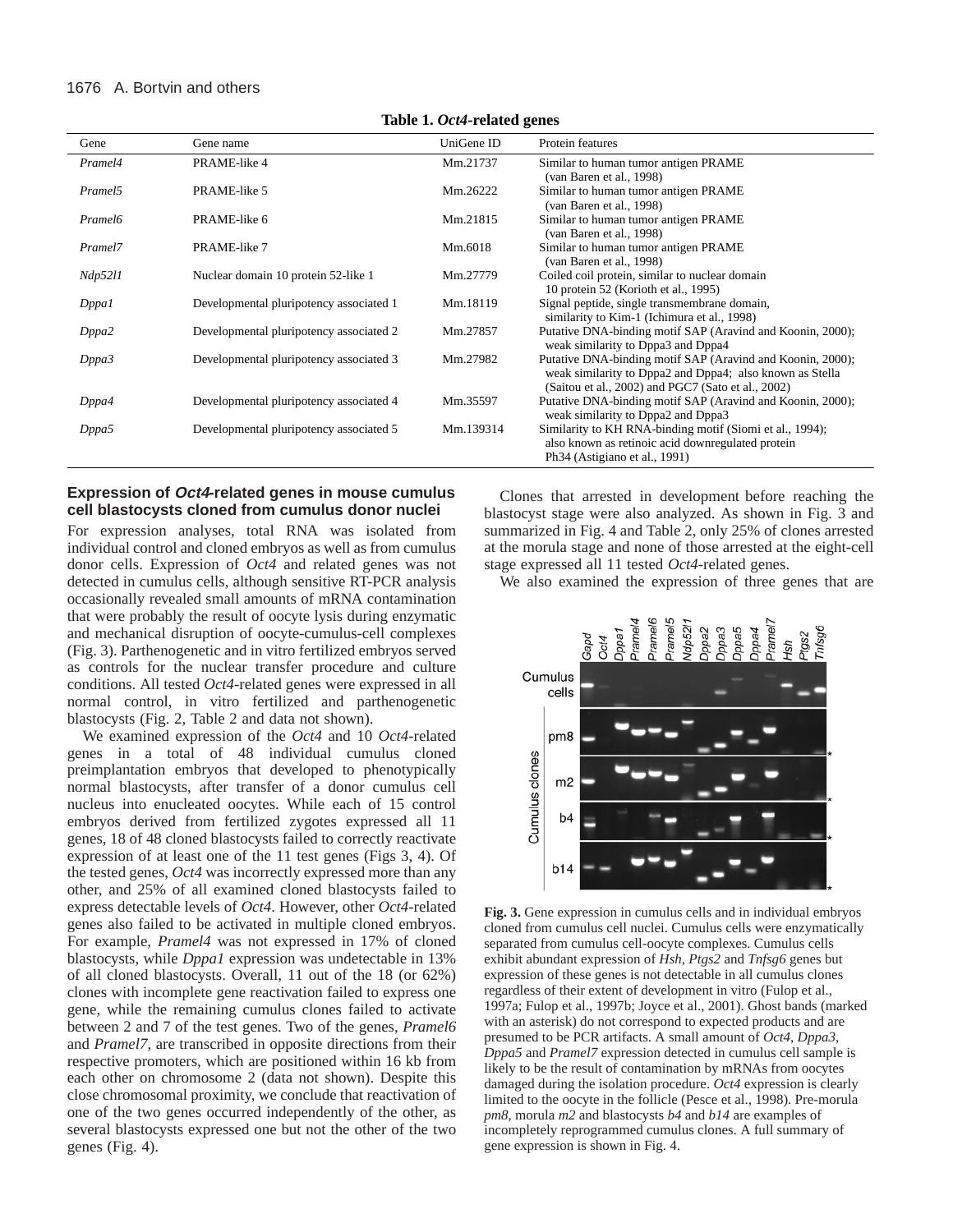

**Fig. 4.** Summary of embryonic gene expression in all studied clones. Cloned embryos are named according to the developmental stage to which they progressed during 4 days of culture following nuclear transfer (*pm*, pre-morula embryos; *m*, morula; *b*, blastocyst). Investigated genes are shown in columns with gray squares indicating expression and white squares lack of expression of a given marker gene. Embryos within each developmental group are arranged such that the most transcriptionally defective are shown above those with fewer defects. Embryos with identical expression profiles are combined in a single row. Some of the primary data are shown in Figs 3 and 5.

active in the cumulus donor cells but not in normal blastocysts. These genes are prostaglandin-endoperoxide synthase 2 (*Ptgs2*) (Joyce et al., 2001), hyaluronan synthase homologue (*Hsh*) (Fulop et al., 1997b) and TNF-stimulated gene 6 (*Tnfsg6*) (Fulop et al., 1997a). In contrast to incomplete reactivation of the *Oct4*-related genes, all cumulus cell-derived clones uniformly lacked expression of the three 'somatic' genes regardless of the extent of development in vitro (Fig. 3).

# **Expression of Oct4-related genes in mouse ES cells and ES cell-derived cloned embryos**

The hypothesis that incomplete reactivation of the *Oct4-*related

|                 |                                                | ີ                            |                                                          |  |
|-----------------|------------------------------------------------|------------------------------|----------------------------------------------------------|--|
| Embryo type     | Developmental stage after<br>4 days of culture | Number of<br>embryos studied | Percent of embryos with<br>all 11 tested genes activated |  |
| Cumulus clones  | Pre-morula                                     |                              | 0%                                                       |  |
|                 | Morula                                         |                              | 25%                                                      |  |
|                 | Blastocyst                                     | 48                           | 62%                                                      |  |
| ES cell clones  | Pre-morula*                                    | N/A                          | N/A                                                      |  |
|                 | Morula                                         |                              | 100%                                                     |  |
|                 | Blastocyst                                     | 14                           | 100%                                                     |  |
| Control embryos | Four-cell embryo <sup>†</sup>                  | h                            | 100%                                                     |  |
|                 | Morula <sup>†</sup>                            |                              | 100%                                                     |  |
|                 | Blastocyst <sup>†</sup>                        |                              | 100%                                                     |  |
|                 | Parthenogenetic blastocysts                    | 22                           | 100%                                                     |  |
|                 | In vitro fertilized blastocysts                |                              | 100%                                                     |  |

#### **Table 2. Expression of** *Oct4***-related genes in cloned and control embryos**

\*Up to 85% of ES clones arrest as one to two-cell embryos probably because of cell cycle incompatibility with the oocyte. The remaining 15% of ES cell clones progress to morula and blastocyst stages of development. Therefore a pre-morula class of four- to 16-cell embryos is missing among the ES cell-derived clones.

†Control embryos collected at indicated stages of development.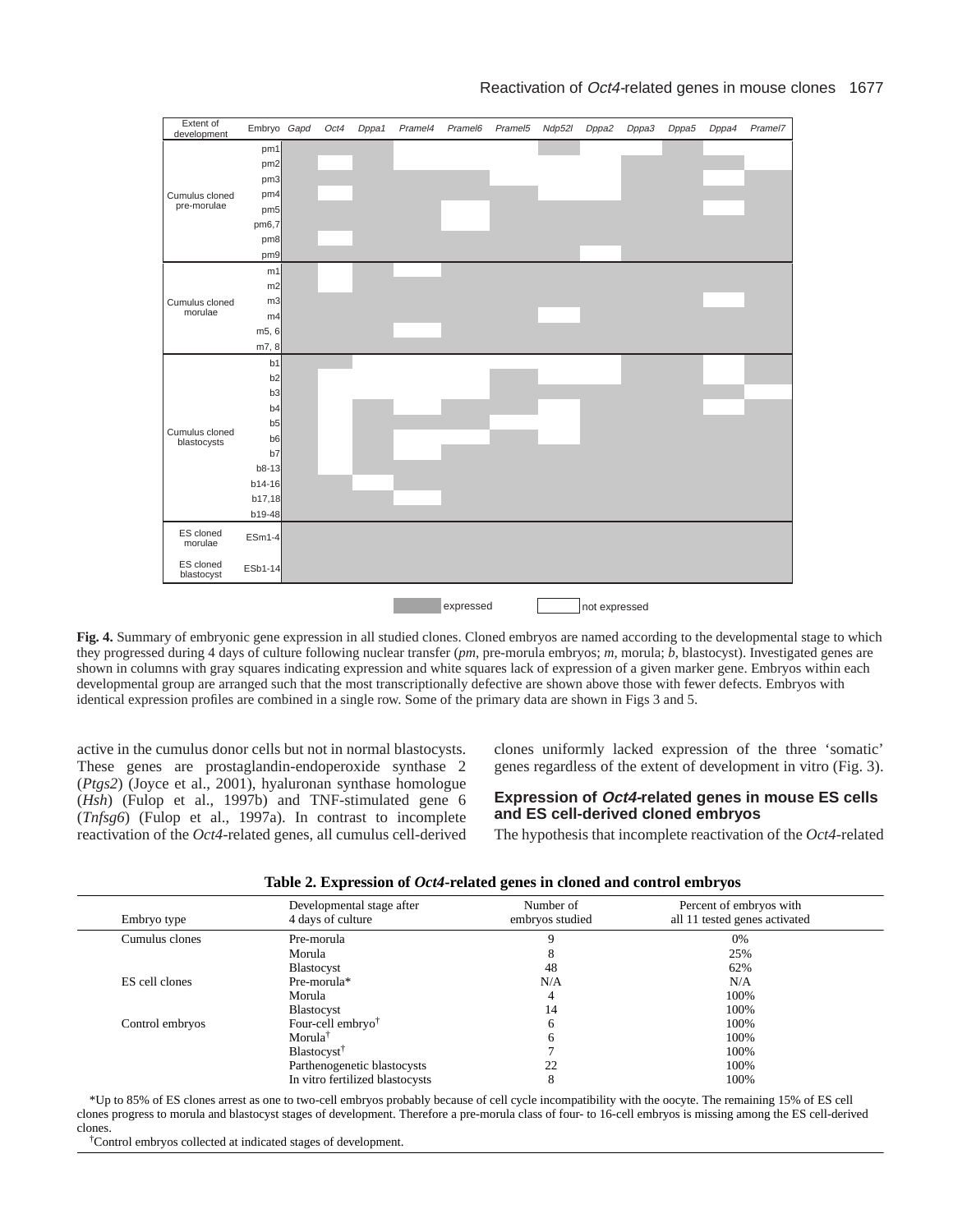

**Fig. 5.** Gene expression in ES cells and in individual cloned embryos from ES cell nuclei. *Oct4* and *Oct4*-related genes are abundantly expressed in the donor ES cells and in ES cell nuclei-derived clones. Note that although *Dppa1* gene is strongly expressed in ES cells, it is initially downregulated in ES cell cloned morulae before reactivation in the blastocyst stage ES clones. This pattern of *Dppa1* expression is reminiscent of its expression during normal embryogenesis (see Fig. 2). A full summary of gene expression is shown in Fig. 4.

genes may contribute to the early lethality of somatic clones predicts that these genes should be expressed faithfully in blastocysts derived from nuclei of donor cells that are expressing these genes. To test this possibility, we examined expression of the 11 test genes in donor ES cells and in individual ES cell clones. As expected from the electronic selection criteria, all tested genes were expressed in undifferentiated ES cells (Fig. 5). In contrast to cumulus donor cell-derived clones, all ES cell nuclei-derived clones expressed all eleven tested genes (Figs 4 and 5, Table 2 and data not shown). In addition, unlike somatic clones, ES cell clones correctly recapitulated temporal regulation of the *Dppa1* gene. Like normal embryos in which *Dppa1* expression is upregulated at the morula-to-blastocyst transition (Fig. 2), *Dppa1* was expressed in blastocyst-stage ES clones but not in morula-stage clones (Fig. 5). Thus, the ES cell-derived clones appear to have faithfully recapitulated expression of the *Oct4* related genes with a similar kinetics to the normal embryos.

# **DISCUSSION**

In this study, we explored the biological causes of early embryonic lethality observed in somatic cell clones. Based on the similarities between the previously described phenotypes exhibited by *Oct4*-deficient embryos and somatic cloned blastocysts, we posited that somatic clones fail because of incomplete reactivation of genes functioning in the pluripotent cells of the preimplantation embryo. The goal of this study was to identify genes that can serve as suitable molecular markers for developmental pluripotency, and to examine their expression in both normal and cloned embryos derived from differentiated somatic and undifferentiated cells.

We used an in silico selection method to identify a class of embryonic *Oct4*-related genes whose expression is limited to the pluripotent cells of the early embryo and the germline. Although the biological functions of these genes have yet to be elucidated, we have found that they serve as informative markers for pluripotent cell types and thus can be validly used

in the analysis of cloned embryos. The electronic selection that led to the identification of this set of genes was modeled after the properties and expression pattern of the *Oct4* gene, which has been shown to have an essential role in early development. Recently, our observations have been corroborated by the results of an expression profiling study that identified *Dppa2*, *Dppa4*, *Dppa5* and *Oct4* among genes found at high levels in mouse ES cells (Ramalho-Santos et al., 2002). In addition, expression of the *Oct4*-related genes is downregulated during ES cells differentiation (data not shown) in strong agreement with a prior description of *Dppa5* as a cDNA downregulated during EC cell differentiation (Astigiano et al., 1991). Finally, one of the *Oct4*-related genes, *Dppa3*/*Stella/PGC7*, has been implicated in the earliest steps of germline initiation, further strengthening the argument that these genes might represent factors with specific roles in early development (Saitou et al., 2002).

Analysis of expression of the *Oct4*-related genes in somatic and ES cell-derived clones revealed that successful reactivation of the full set correlates with development of cloned embryos to term. Mouse clones derived from nuclei of ES cells, where the genes are already active, recapitulate their expression pattern with the same kinetics as observed during normal embryogenesis. In contrast to ES clones, almost 40% of the cumulus cell-derived blastocysts, though morphologically normal, failed to reactivate these genes faithfully. Activation of these genes in embryos that were arrested at the pre-blastocyst stage was even less efficient. The significance of this result is difficult to assess as impaired viability and earlier developmental arrest of these embryos might be have been caused by physical damage after nuclear transfer, leading to RNA degradation.

Incomplete reactivation of Dppa genes in cumulus clones strongly agrees with a recent independent study of *Oct4* expression in somatic clones (Boiani et al., 2002). In that study, 82% of clones reactivated *Oct4*. In situ mRNA analysis also revealed that some of these *Oct4*-positive clones exhibited aberrant *Oct4* expression in the trophoectoderm. These findings suggest that somatic clones capable of reactivation of *Oct4* may also fail to reproduce its normal spatial pattern of expression. Our work confirms these prior findings and attributes incomplete recovery of pluripotency in somatic clones to a larger set of specific genes.

Our observations could plausibly reflect a more profound transcriptional dysregulation in cumulus cell-derived cloned embryos. Future experiments using single-embryo expression profiling on microarrays will examine the entirety of mouse transcriptome and reveal which genes consistently fail to be expressed in somatic cell-derived cloned embryos. We emphasize, however, that all examined cumulus cell-derived cloned blastocysts expressed *Gapd*, while the expression of three genes, *Ptgs2*, *Hsh* and *Tnfsg6*, which are normally abundantly expressed in donor cumulus cells, was undetectable in cloned embryos (Fig. 3). These observations indicate that mechanisms controlling gene expression in cumulus cellderived clones selectively affect whether housekeeping and 'somatic' genes are expressed. By contrast, they can only achieve incomplete reactivation of expression of *Oct4* and 10 *Oct4*-related genes.

Why somatic clones fail to reactivate the *Oct4*-related genes remains to be determined. It is now generally accepted that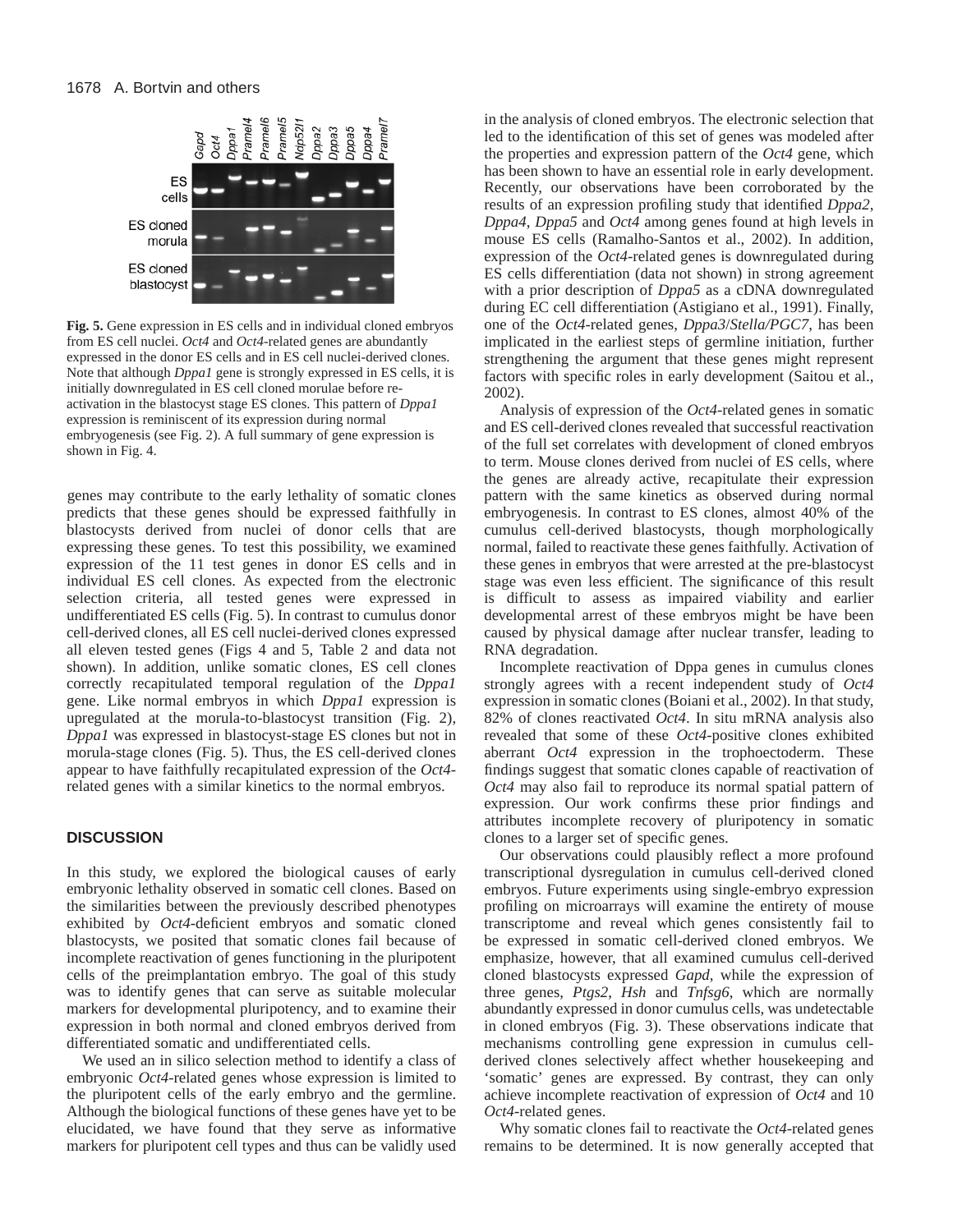epigenetic mechanisms play important roles in the control of gene expression during embryogenesis (Reik and Walter, 2001; Renard, 1998; Rideout et al., 2001; Surani, 2001). However, little is known about the molecular mechanism of epigenetic reprogramming in the context of normal development and somatic cloning. Recently, initial studies of bulk genomic DNA methylation in normal and cloned embryos have been reported (Barton et al., 2001; Bourc'his et al., 2001; Dean et al., 2001; Fairburn et al., 2002; Kang et al., 2001; Mann and Bartolomei, 2002; Santos et al., 2002). These studies have revealed significant differences in the pattern and dynamics of DNA methylation between normal and cloned embryos. However, current approaches for analysis of epigenetic modifications in single pre-implantation embryos have significant limitations. Importantly, they lack the resolution to allow straightforward identification of individual genes whose expression and epigenetic make-up could be meaningfully correlated with the development of clones. In this regard, the *Oct4*-related genes identified in our work represent a set of loci whose epigenetic control should be examined in the future. Such analysis might provide specific examples of the role of epigenetic control of gene expression in the development of cloned and normal embryos.

We thank Glenn Paradis of the MIT Flow Cytometry Core Facility for his assistance with FACS, Robert Latek for electronic analysis of Dppa proteins, and Britt Rideout, Konrad Hochedlinger and Douglas Menke for discussions and comments on the manuscript. A.B. was Leukemia & Lymphoma Society Special Fellow. This work was supported by Howard Hughes Medical Institute and the National Institutes of Health.

## **REFERENCES**

- Aravind, L. and Koonin, E. V. (2000). SAP a putative DNA-binding motif involved in chromosomal organization. *Trends Biochem. Sci.* **25**, 112-114.
- **Astigiano, S., Barkai, U., Abarzua, P., Tan, S. C., Harper, M. I. and Sherman, M. I.** (1991). Changes in gene expression following exposure of nulli-SCCl murine embryonal carcinoma cells to inducers of differentiation: characterization of a down-regulated mRNA. *Differentiation* **46**, 61-67.
- **Barton, S. C., Arney, K. L., Shi, W., Niveleau, A., Fundele, R., Surani, M. A. and Haaf, T.** (2001). Genome-wide methylation patterns in normal and uniparental early mouse embryos. *Hum. Mol. Genet.* **10**, 2983-2987.
- **Boiani, M., Eckardt, S., Scholer, H. R. and McLaughlin, K. J.** (2002). Oct4 distribution and level in mouse clones: consequences for pluripotency. *Genes Dev.* **16**, 1209-1219.
- **Bourc'his, D., le Bourhis, D., Patin, D., Niveleau, A., Comizzoli, P., Renard, J. P. and Viegas-Pequignot, E.** (2001). Delayed and incomplete reprogramming of chromosome methylation patterns in bovine cloned embryos. *Curr. Biol.* **11**, 1542-1546.
- **Briggs, R. and King, T. J.** (1952). Transplantation of living nuclei from blastula cells into enucleated frog's eggs. *Proc. Natl. Acad. Sci. USA* **38**, 455-463.
- **Briggs, R. and King, T.** (1957). Changes in the nuclei of differentiating endoderm cells as revealed by nuclear tranplantation. *J. Morphol.* **100**, 269- 311.
- **Briggs, R. and King, T. J.** (1960). Nuclear transplantation studies on the early gastrula (Rana pipiens). I. Nuclei of presumptive endoderm. *Dev. Biol.* **2**, 252-270.
- **Campbell, K. H., McWhir, J., Ritchie, W. A. and Wilmut, I.** (1996). Sheep cloned by nuclear transfer from a cultured cell line. *Nature* **380**, 64-66.
- **Dean, W., Santos, F., Stojkovic, M., Zakhartchenko, V., Walter, J., Wolf, E. and Reik, W.** (2001). Conservation of methylation reprogramming in mammalian development: aberrant reprogramming in cloned embryos. *Proc. Natl. Acad. Sci. USA* **98**, 13734-13738.
- **Eggan, K., Akutsu, H., Hochedlinger, K., Rideout, W., 3rd, Yanagimachi, R. and Jaenisch, R.** (2000). X-Chromosome inactivation in cloned mouse embryos. *Science* **290**, 1578-1581.
- **Eggan, K., Akutsu, H., Loring, J., Jackson-Grusby, L., Klemm, M., Rideout, W. M., 3rd, Yanagimachi, R. and Jaenisch, R.** (2001). Hybrid vigor, fetal overgrowth, and viability of mice derived by nuclear cloning and tetraploid embryo complementation. *Proc. Natl. Acad. Sci. USA* **98**, 6209- 6214.
- **Fairburn, H. R., Young, L. E. and Hendrich, B. D.** (2002). Epigenetic reprogramming: how now, cloned cow? *Curr. Biol.* **12**, R68-R70.
- **Fulop, C., Kamath, R. V., Li, Y., Otto, J. M., Salustri, A., Olsen, B. R., Glant, T. T. and Hascall, V. C.** (1997a). Coding sequence, exon-intron structure and chromosomal localization of murine TNF-stimulated gene 6 that is specifically expressed by expanding cumulus cell-oocyte complexes. *Gene* **202**, 95-102.
- **Fulop, C., Salustri, A. and Hascall, V. C.** (1997b). Coding sequence of a hyaluronan synthase homologue expressed during expansion of the mouse cumulus-oocyte complex. *Arch. Biochem. Biophys.* **337**, 261-266.
- **Gurdon, J. B.** (1962). The developmental capacity of nuclei taken from intestinal epithelium cells of feeding tadpoles. *J. Embryol. Exp. Morphol.* **10**, 622-641.
- **Gurdon, J. B.** (1974). *The Control of Gene Expression in Animal Development*. Oxford: Oxford University Press.
- **Gurdon, J. B.** (1999). Genetic reprogramming following nuclear transplantation in Amphibia. *Semin. Cell Dev. Biol.* **10**, 239-243.
- **Gurdon, J. B., Laskey, R. A. and Reeves, O. R.** (1975). The developmental capacity of nuclei transplanted from keratinized skin cells of adult frogs. *J. Embryol. Exp. Morphol.* **34**, 93-112.
- **Ichimura, T., Bonventre, J. V., Bailly, V., Wei, H., Hession, C. A., Cate, R. L. and Sanicola, M.** (1998). Kidney injury molecule-1 (KIM-1), a putative epithelial cell adhesion molecule containing a novel immunoglobulin domain, is up-regulated in renal cells after injury. *J. Biol. Chem.* **273**, 4135- 4142.
- **Joyce, I. M., Pendola, F. L., O'Brien, M. and Eppig, J. J.** (2001). Regulation of prostaglandin-endoperoxide synthase 2 messenger ribonucleic acid expression in mouse granulosa cells during ovulation. *Endocrinology* **142**, 3187-3197.
- **Kang, Y. K., Koo, D. B., Park, J. S., Choi, Y. H., Chung, A. S., Lee, K. K. and Han, Y. M.** (2001). Aberrant methylation of donor genome in cloned bovine embryos. *Nat. Genet.* **28**, 173-177.
- **Kikyo, N. and Wolffe, A. P.** (2000). Reprogramming nuclei: insights from cloning, nuclear transfer and heterokaryons. *J. Cell Sci.* **113**, 11-20.
- **Korioth, F., Gieffers, C., Maul, G. G. and Frey, J.** (1995). Molecular characterization of NDP52, a novel protein of the nuclear domain 10, which is redistributed upon virus infection and interferon treatment. *J. Cell Biol.* **130**, 1-13.
- **Mann, M. R. and Bartolomei, M. S.** (2002). Epigenetic reprogramming in the mammalian embryo: struggle of the clones. *Genome Biol.* **3**.
- **Nichols, J., Zevnik, B., Anastassiadis, K., Niwa, H., Klewe-Nebenius, D., Chambers, I., Scholer, H. and Smith, A.** (1998). Formation of pluripotent stem cells in the mammalian embryo depends on the POU transcription factor Oct4. *Cell* **95**, 379-391.
- **Niwa, H., Miyazaki, J. and Smith, A. G.** (2000). Quantitative expression of Oct-3/4 defines differentiation, dedifferentiation or self-renewal of ES cells. *Nat. Genet.* **24**, 372-376.
- Pesce, M. and Scholer, H. R. (2001). Oct-4: gatekeeper in the beginnings of mammalian development. *Stem Cells* **19**, 271-278.
- **Pesce, M., Wang, X., Wolgemuth, D. J. and Scholer, H.** (1998). Differential expression of the Oct-4 transcription factor during mouse germ cell differentiation. *Mech. Dev.* **71**, 89-98.
- **Rajkovic, A., Yan, M. S. C., Klysik, M. and Matzuk, M.** (2001). Discovery of germ cell-specific transcripts by expressed sequence tag database analysis. *Fertil. Steril.* **76**, 550-554.
- **Ramalho-Santos, M., Yoon, S., Matsuzaki, Y., Mulligan, R. C. and Melton, D. A.** (2002). 'Stemness': transcriptional profiling of embryonic and adult stem cells. *Science* **298**, 597-600.
- **Reik, W. and Walter, J.** (2001). Genomic imprinting: parental influence on the genome. *Nat. Rev. Genet.* **2**, 21-32.
- **Renard, J. P.** (1998). Chromatin remodelling and nuclear reprogramming at the onset of embryonic development in mammals. *Reprod. Fertil. Dev.* **10**, 573-580.
- **Rideout, W. M., 3rd, Eggan, K. and Jaenisch, R.** (2001). Nuclear cloning and epigenetic reprogramming of the genome. *Science* **293**, 1093-1098.
- **Rideout, W. M., 3rd, Wakayama, T., Wutz, A., Eggan, K., Jackson-**